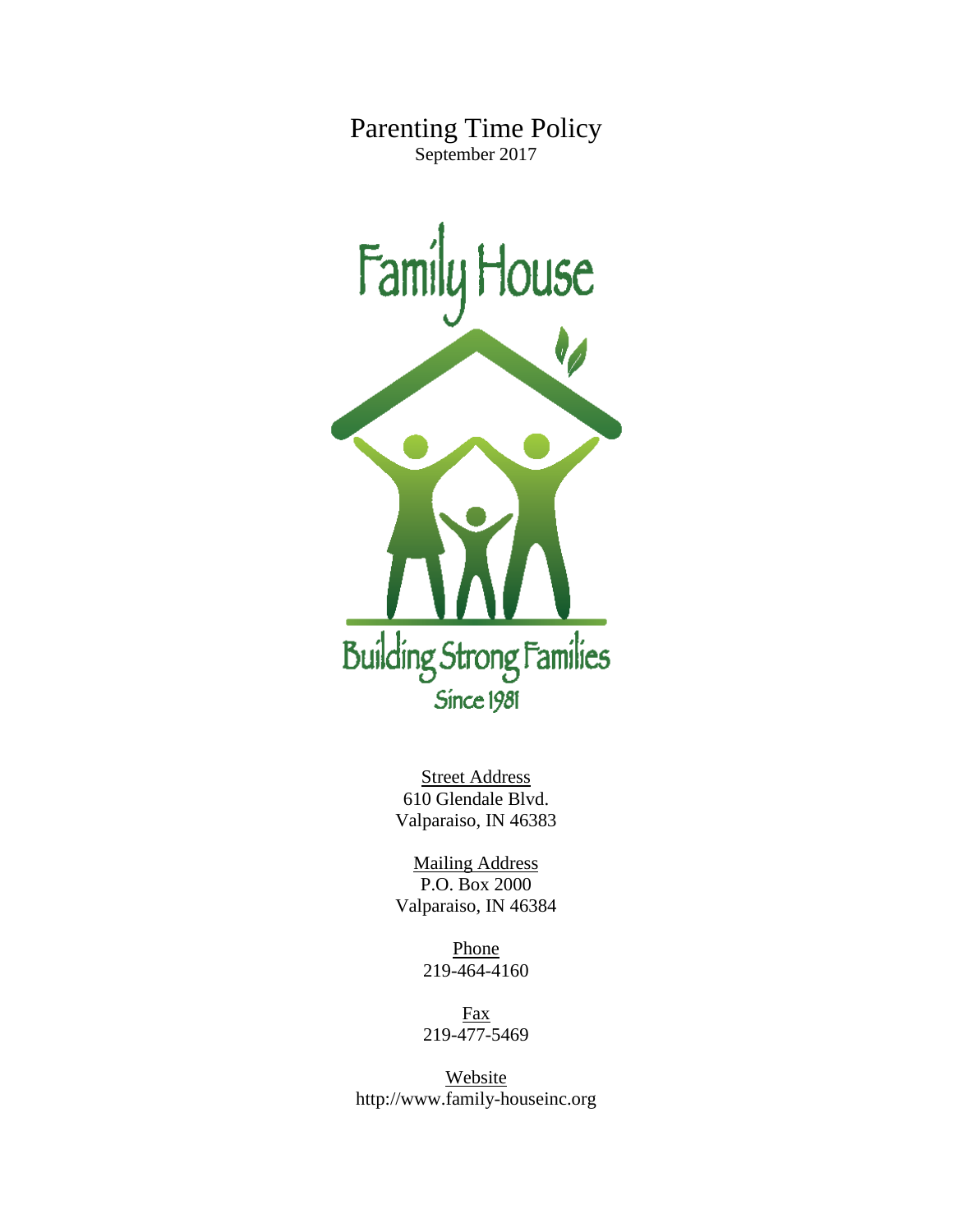## **Family House Parenting Time Policy**

Family House, Inc. is a safe haven for children. Our goal at Family House is to create a supportive atmosphere in which families can spend time together. Although you may not have chosen to partner with Family House, we hope you will use the time with us to interact with your child(ren) and let them know how special they are. Our policies are intended to ensure the safety of all parties, facilitate positive family interactions, and promote family bonding.

Visit Supervisors will be present during the parenting time to supervise and document the visit, and offer parenting guidance and support when needed or requested. They may request that the visiting parent meet after the conclusion of the visit to discuss what occurred during visitation and any challenges that arose. Visit Supervisors do not offer "on-call" or after hours clinical consultation, nor do they offer crisis management services, although they will assist if a crisis occurs during a visit. Family House staff cannot transport clients or provide case management. In addition, Visit Supervisors must have management's approval prior to starting or extending service. Family House staff are mandated reporters and if child abuse and/or neglect is suspected, they are required by law to notify the appropriate authorities. Family House strives to protect the privacy of our clients. However, if Family House staff believes that a client presents with a serious threat of harm to themselves or others, Family House staff may have to disclose sensitive information about that client to help them stay safe.

## **General Rules/Conduct**

- 1. For Family House to best serve you, we request that Orientation sheets be completed in their entirety. If you do not feel comfortable giving certain information, speak with a staff member and let them know that you are choosing to leave certain sections blank. You may be asked to update some or all of the information provided annually.
- 2. Family House serves families dealing with private and sensitive issues. Engaging in conversation outside the agency about any family utilizing services is prohibited. If at any time it is reported that you have done so, Family House has the right to terminate your services immediately. You must agree to respect and protect the privacy of all past and present families at Family House.
- 3. You are responsible for your child(ren)'s behavior during visitation. Physical discipline or the threat of physical discipline is not permitted. Striking a child will result in the immediate termination of the visit. Staff will offer guidance on discipline when necessary.
- 4. Custodial parents may request that they be the ones to provide meals, snacks, and drinks for the children during parenting time. If they have not requested this, non-custodial parents are welcome to provide their own meals, snacks, and drinks for their parenting time. In addition, non-custodial parents are encouraged to plan activities and supply games and toys for use during the visits.
- 5. Non-custodial parents are responsible for any clean up during the visit. For visits at Family House, please remember that multiple families use this space throughout the week. You are responsible for cleaning up/putting away any Family House supplies, toys, food, and dishes used during your parenting time. If you do not clean up, you may be assessed a cleaning fee of \$25.00 or more depending on damage or circumstances.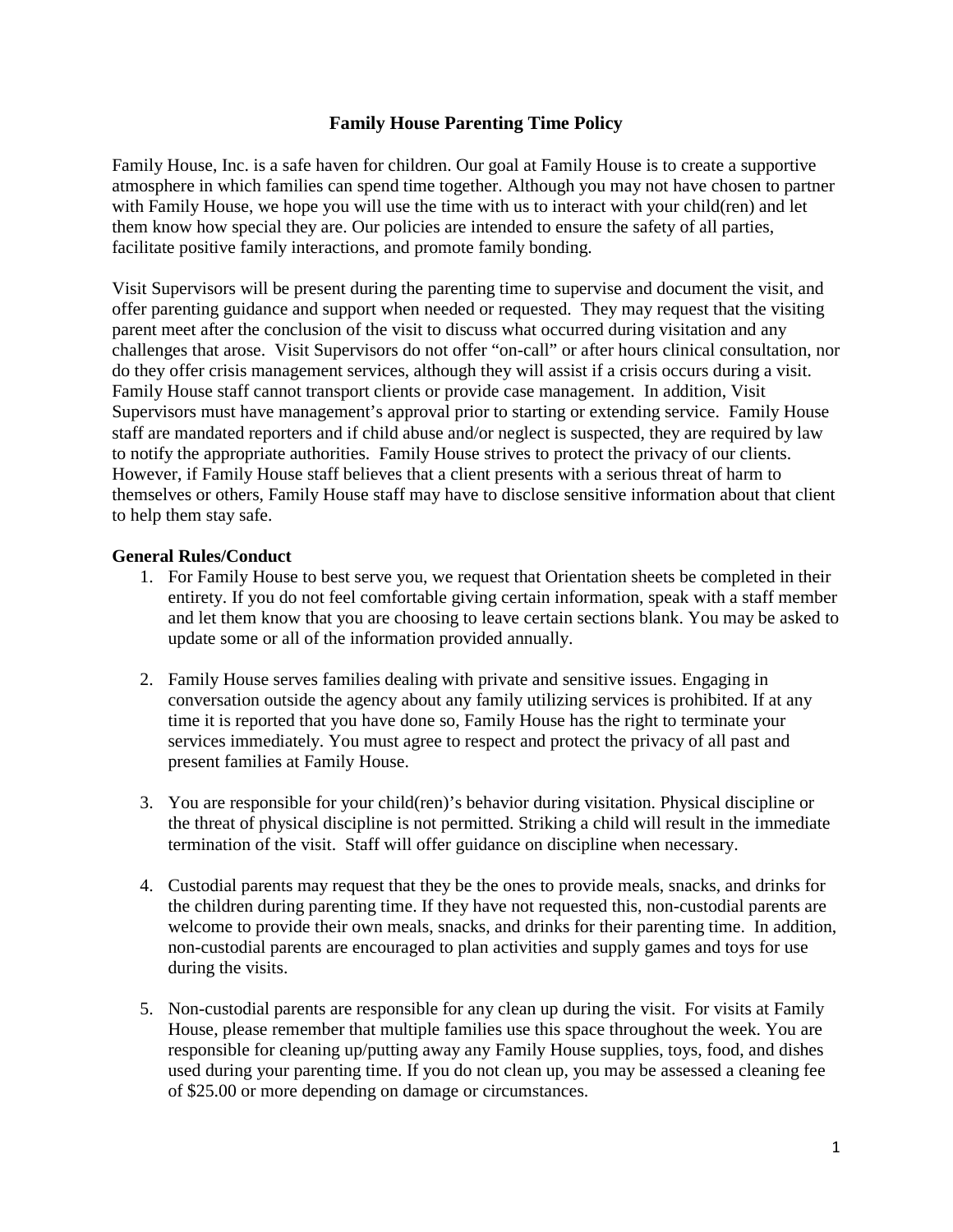- 6. Please use appropriate language during visitation. No whispering is allowed. Conversations with your child(ren) must be appropriate and non-threatening. Conversations about court, testimony, timelines (example: "You can see me at my house in two weeks."), bad mouthing of other parent, relatives, or service providers, disrespectful comments about anyone, or anything staff deems is inappropriate will not be allowed. Staff may ask that you re-direct the conversation if it is uncomfortable for the children. Written communication may be copied and filed, and/or noted in the report.
- 7. Video cameras, tape recorders, laptop computers, and electronic games are not allowed at Family House at any time unless otherwise authorized by the Office Manager. For on-site visits, you may utilize the Greg Karas Resource Center, computer, and/or a laptop if available for homework or projects, as long as it is approved by a staff member.
- 8. At the Family House, you may only use your cell phone or camera to take still photographs and show photographs, unless the custodial party or DCS caseworker request otherwise. When not taking photographs your cell phone needs to be turned off and put away. If you plan to show your child(ren) photographs during any visitation, a staff member needs to review and approve them beforehand.
- 9. All media used during any visitation (video games, apps, TV, etc.) must be approved by the visit supervisor and will need to be in full view of Family House staff. All calls between the visiting child(ren) and approved persons will be conducted over speaker phone for supervision purposes. In addition, visits that use a video call service (e.g., Skype, FaceTime) will need to be on speaker and in full view of Family House staff.
- 10. No pets allowed on the Family House premises. Please inform staff if you have a pet prior to starting off-site visitation. Family House staff may ask that you restrict your pet's access to certain areas of the home during visitation.
- 11. No weapons or anything perceived as such are permitted on the Family House property or allowed during visitation.
- 12. No smoking is permitted on the premises or during visitation.
- 13. Family House operates under a drug and alcohol free policy. If there is a belief that you are not sober during visitation, the visit will be terminated immediately. If staff suspects that you are under the influence of alcohol during visitation, we will ask that you obtain a breathalyzer test. The Valparaiso Police Department can assist you with a breathalyzer test. Immediately before each subsequent visit, you may be required to take a breathalyzer and present a clean test paper to Family House before the visit can occur. This will be for a period of no less than three months.
- 14. If staff suspects that you are under the influence of drugs, you will be asked to complete a rapid drug screen. Porter Starke Services offers drug screens. Family House will not be responsible for any costs associated with drug screens. Should the initial screen be positive or if you refuse to have one, you will not be able to resume visitation until a clean test result is provided. Any additional services or drug screens beyond the initial test will be at your own expense.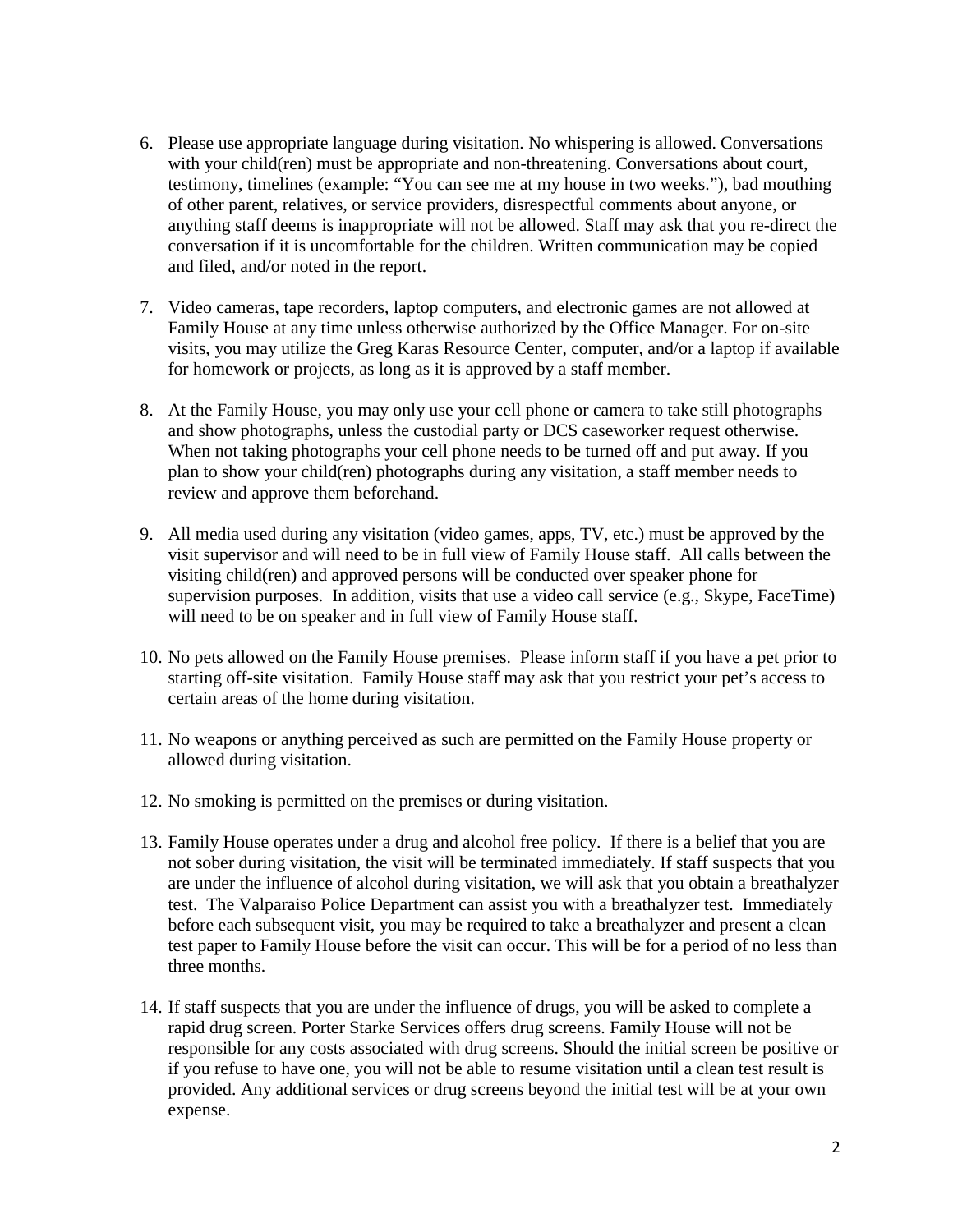- 15. Parenting time may take place on-site, at Family House, or off-site. Visit locations will need to be approved by the custodial parent or DCS caseworker, and are at the discretion of Family House. The location of the visit must be agreed upon no later than the Friday the week before the visit. There will only be one location per visit.
- 16. The visiting parent(s) and child(ren) agree to remain at the visit location for the entire visit. The visit will begin as scheduled with staff supervising the visit until the child(ren) are picked up.
- 17. Visiting parties at Family House are able to use a locker as they are available during their parenting time. Family House is not responsible for lost, stolen, or damaged belongings that you choose to store in a locker. Locks and keys are available for your use and must be returned each time before leaving the facility. You are responsible for cleaning your locker and may ask a staff member for cleaning supplies as necessary.
- 18. At the Family House, parking for the custodial party is on the East or North side of the house, and the children should enter through the front door and REMAIN in the living room until staff assists you. Parking for visiting parent(s) is on the South side of the house and they should enter through the back door and REMAIN in the kitchen until staff assists you. Please keep the child(ren) with you at all times. Once you enter the facility for your parenting time, you may not leave without permission from a staff member. This includes going out to your car for any reason.
- 19. If the non-custodial party is dropped off at the Family House for their parenting time, they need to be dropped off in the back parking area, designated for non-custodial parents. Your transportation may not wait in Family House's parking area during parenting time.
- 20. For off-site visits, Family House staff will meet both the custodial parent/transporting party and the non-custodial parent at the agreed upon visit location and at the agreed upon time. If the custodial parent/transporting parties arrive prior to the start time, they will be asked to wait in their vehicle until the agreed upon time. The staff will escort the child(ren) from the transporting party to the non-custodial parent.
- 21. For all visits, the custodial party should leave the visit location once staff escorts the child(ren) through to start their visit. We ask that the custodial party return to the visit location no more than ten minutes prior to the end of the visit, if possible. If for any reason you have to return to the visit location earlier, please be mindful of where the visit is taking place and wait in an area that will not disrupt the visit. If the visit is taking place outside on the playground at the Family House, please go inside to wait.
- 22. If a child needs assistance in the bathroom during the visit, the visiting parent will assist this child. The bathroom door will remain open, and the Visit Supervisor will enter the bathroom for supervision purposes.
- 23. If a non-custodial parent would like to bring other family members to their parenting time, prior approval is required from the custodial party or the DCS caseworker. Family House reserves the right to refuse or limit guests at the visit. Two guests are allowed at once during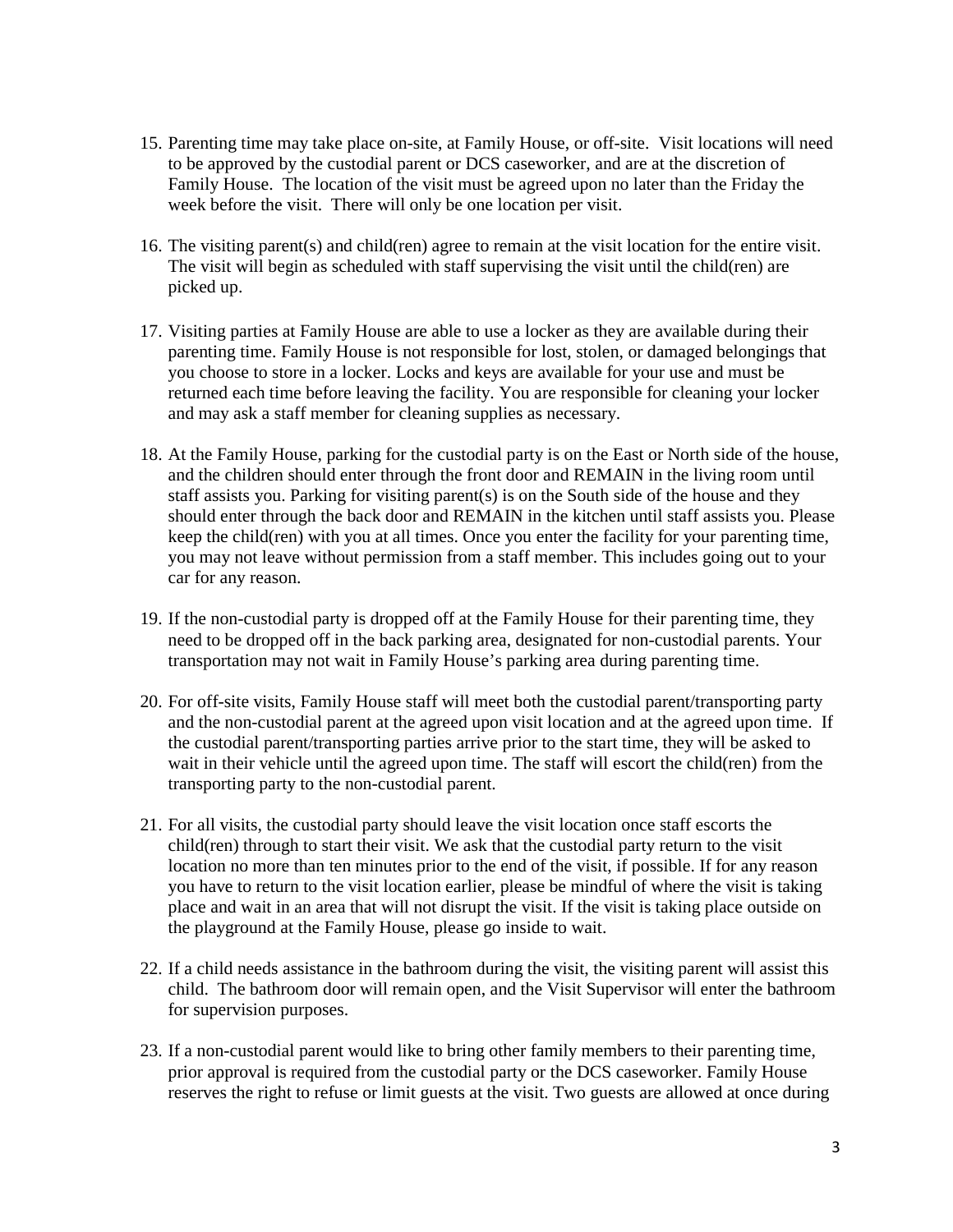visits at Family House. Special arrangements for birthday or holiday parenting time may be approved by the Visit Supervisor. Any guest attending the parenting time with you needs to be present at the start of your parenting time. Any guest above the age of 18 years old will be required to complete an orientation form.

- 24. At the end of the parenting time the custodial party will leave with the child(ren) first. During off-site visits, Family House staff will escort the child(ren) to the custodial parent/transporting party. For on-site visits, the non-custodial party must remain in the facility until the custodial party has then left the parking area, and staff clears them to leave.
- 25. If someone other than the custodial parent is picking up the child(ren) after their visit, Family House must be notified of this prior to the visit. Any person picking up children from a visit, who is not the custodial parent, will be asked to provide identification, which may be copied and kept on file and/or noted in the report.
- 26. Family House will relay information regarding the child(ren) between parties when necessary. However, Family House will not participate in the transferring of legal documents, cash/checks, insurance information, messages, gifts, mail, etc. from one adult party to the other that is not directly related to the parenting time. The child(ren) may not be used for this purpose either. Family House's parking area is not an acceptable area to do this either.
- 27. Visitors and children should not visit if they have been ill in the last 24 hours. Please advise staff of any medical issues that have arisen, so that appropriate procedures can be followed to ensure the safety and health of all parties. Family House may request documentation from medical personnel or suspend visitation due to medical concerns. Family House will make every attempt to provide make-up time for parenting time missed due to illness, weather, school functions, or other activities related to the children; however, make-up time is not guaranteed.
- 28. If you have questions or concerns regarding your parenting time, you may speak with a Visit Supervisor before or after parenting time. You may also contact the Office Manager or Director by phone or e-mail to discuss any questions or concerns you may have. If you would like to arrange a meeting with the Office Manager or Director, you may do so by calling Family House. Any concerns not directly related to your parenting time need to be focused towards your legal representative.
- 29. Your legal representative may request records for you. If you do not have legal representative, you may provide a subpoena for the records to Family House to obtain copies of your records. There is a \$1.00 processing fee for each page provided. Family House will not give you copies of records without a subpoena or request from a legal representative. If you or your attorney subpoena a Family House employee to go to court, you are responsible for paying a \$150 fee.

## **Scheduling/Payment**

30. Family House will be closed for the following holidays: New Year's Day, Good Friday, Easter, Memorial Day, Independence Day, Labor Day, Thanksgiving Day, Christmas Eve, and Christmas Day. Other closings will be posted in advance, or if weather related, on the Family House Facebook page. Family House follows the local school closing. If local schools are closed, then Family House is closed. In the event that weather declines during a visit, staff may contact the custodial parent/transporting party to pick-up the child(ren) early.